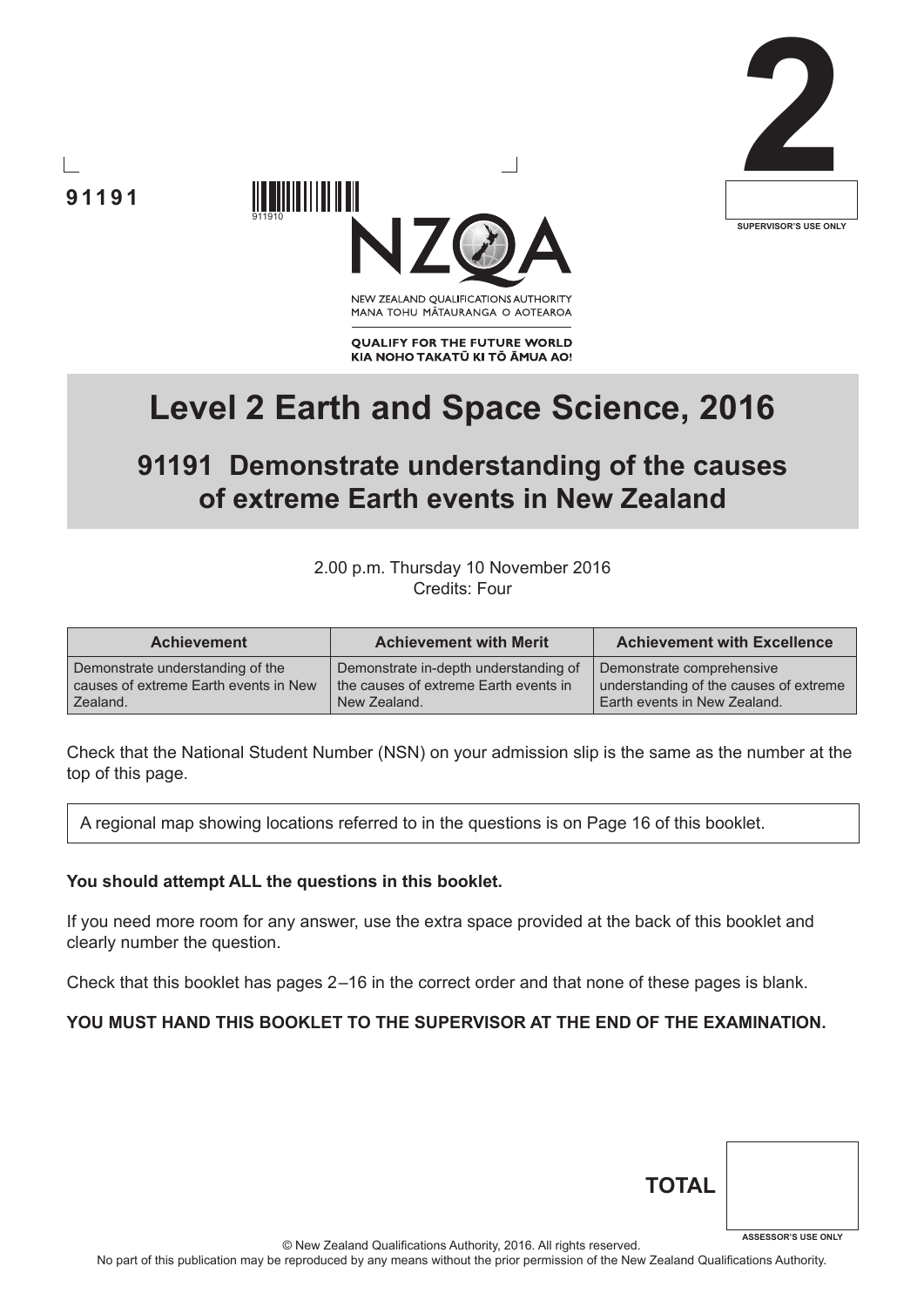**A regional map showing locations referred to in this paper is on page 16.**

**QUESTION ONE: OKATAINA VOLCANIC CENTRE**



adapted from: www.teara.govt.nz/files/m15134enz.jpg



Aerial image looking across Lake Rotomahana towards the Tarawera Volcanic Complex.

The Okataina Volcanic Centre is in the centre of the Taupo Volcanic Zone (TVZ). It is characterised by volcanic domes and calderas and is known to have been active for the past 400000 years. The magma in the area is mainly rhyolitic, which has a relatively low temperature (750°C); it is stiff and viscous, and has a high silica content (above 65%).

Compare and contrast the formation of volcanic domes AND calderas in the Okataina Volcanic Centre.

In your answer, you should include:

- the role of plate tectonics in forming the features of the area
- how magma type affects the formation of dome volcanoes and calderas in this area.

An annotated diagram will assist your answer.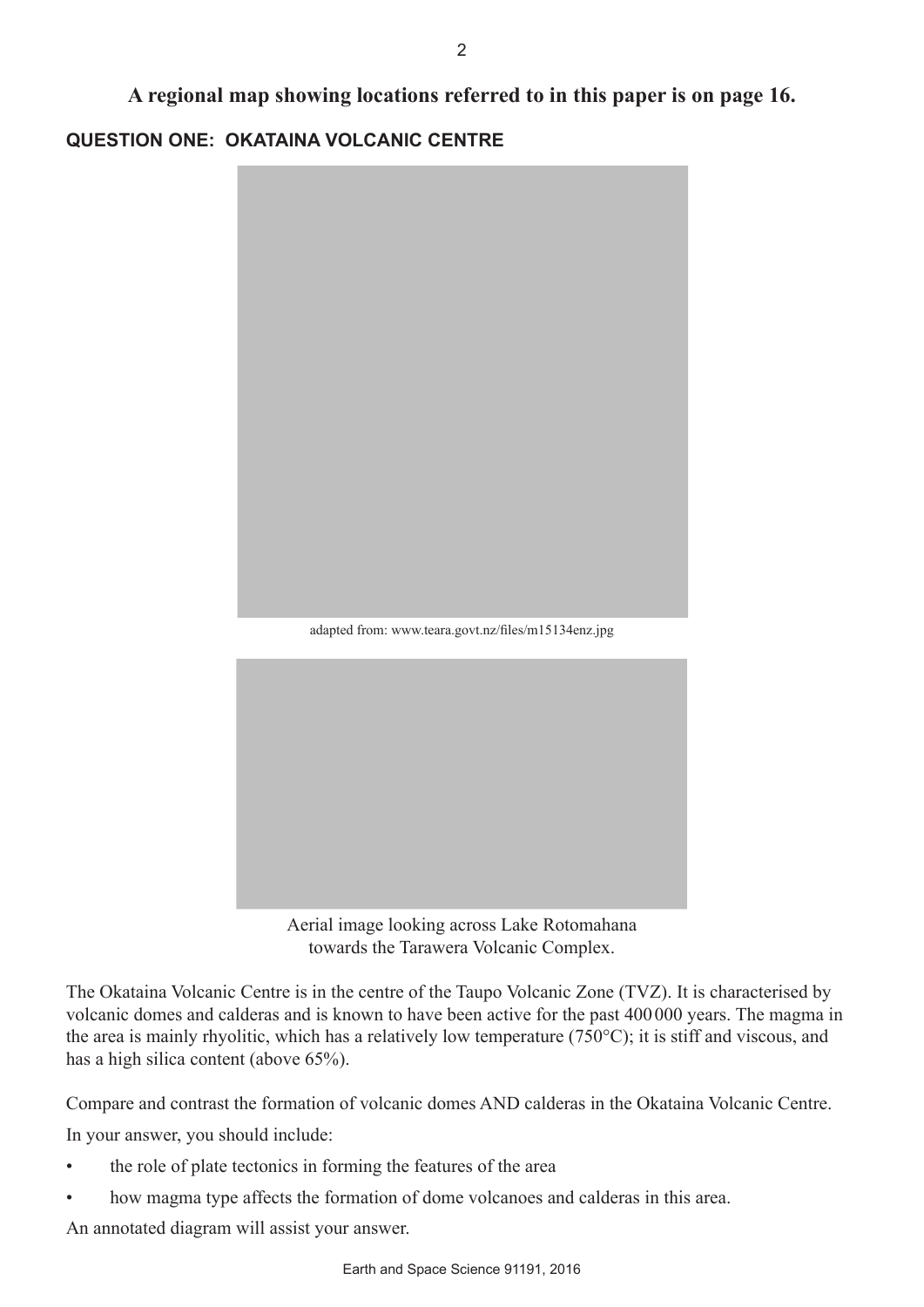**ASSESSOR'S USE ONLY**

| More space for this<br>answer is available on<br>the following pages. |
|-----------------------------------------------------------------------|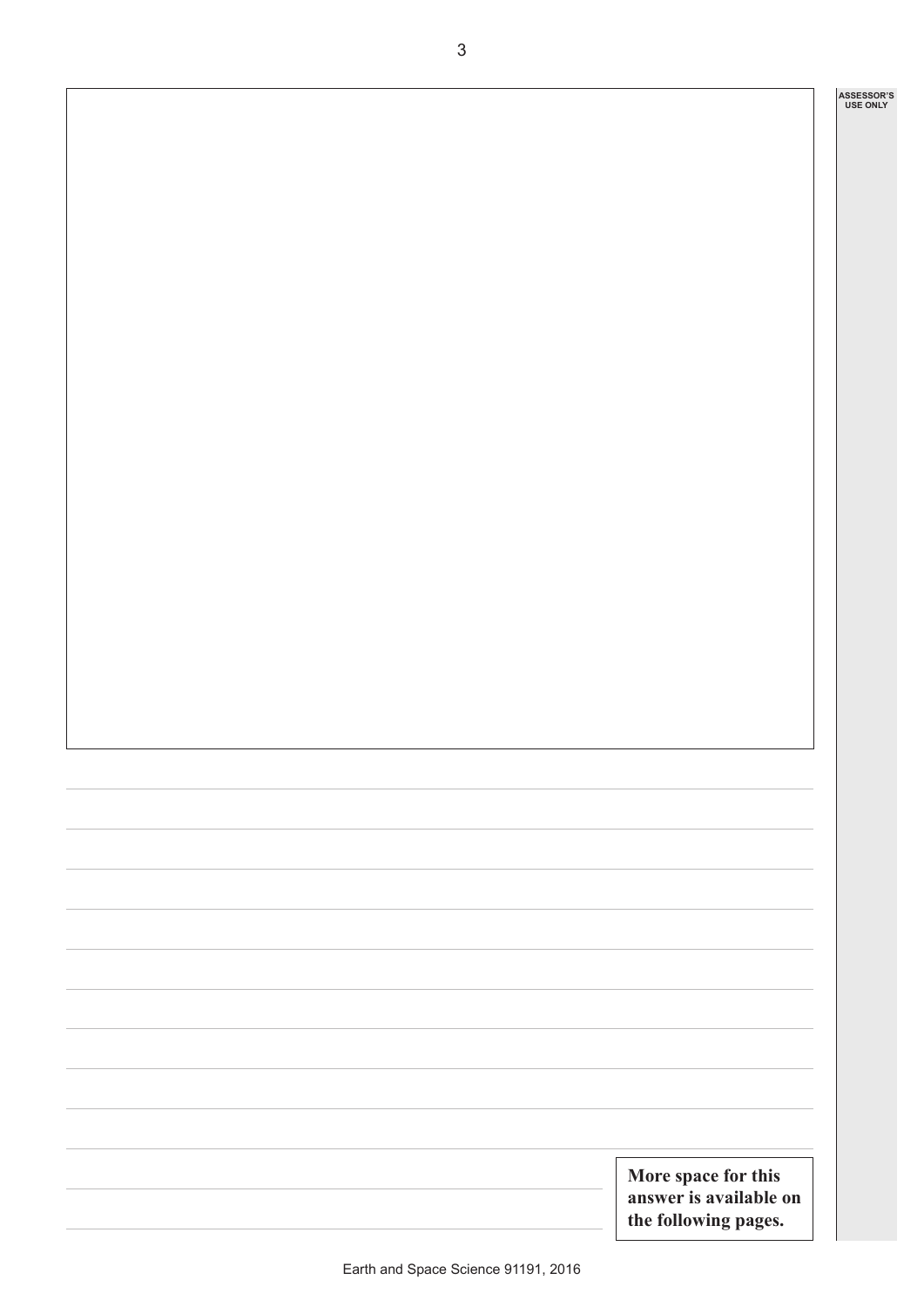| ASSESSOR'S<br>USE ONLY |
|------------------------|
|                        |
|                        |
|                        |
|                        |
|                        |
|                        |
|                        |
|                        |
|                        |
|                        |
|                        |
|                        |
|                        |
|                        |
|                        |
|                        |
|                        |
|                        |
|                        |
|                        |
|                        |
|                        |
|                        |
|                        |
|                        |
|                        |
|                        |
|                        |
|                        |
|                        |
|                        |
|                        |
|                        |
|                        |
|                        |
|                        |
|                        |
|                        |
|                        |
|                        |
|                        |
|                        |
|                        |
|                        |
|                        |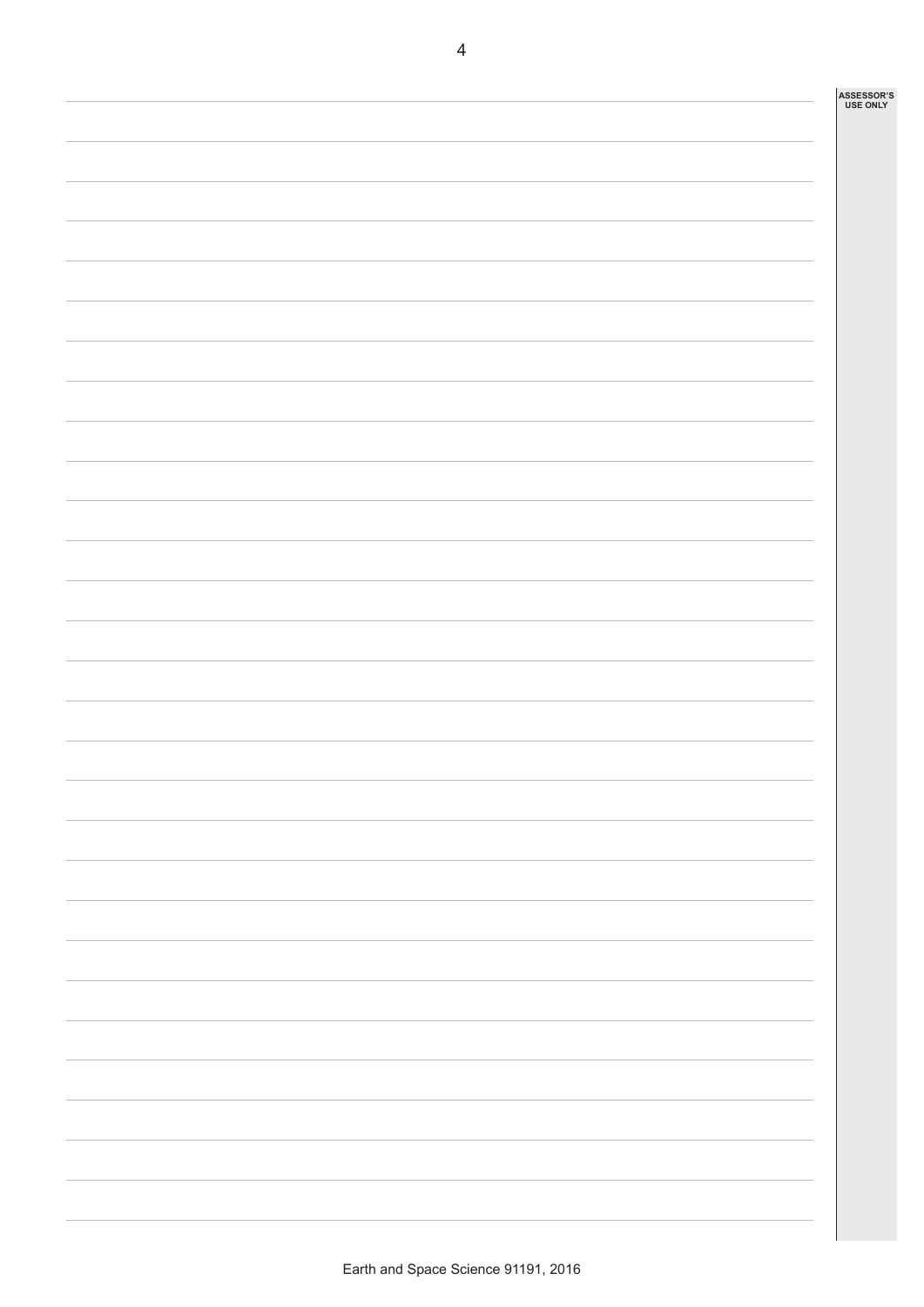| ASSESSOR'S<br>USE ONLY |
|------------------------|
|                        |
|                        |
|                        |
|                        |
|                        |
|                        |
|                        |
|                        |
|                        |
|                        |
|                        |
|                        |
|                        |
|                        |
|                        |
|                        |
|                        |
|                        |
|                        |
|                        |
|                        |
|                        |
|                        |
|                        |
|                        |
|                        |
|                        |
|                        |
|                        |
|                        |
|                        |
|                        |
|                        |
|                        |
|                        |
|                        |
|                        |
|                        |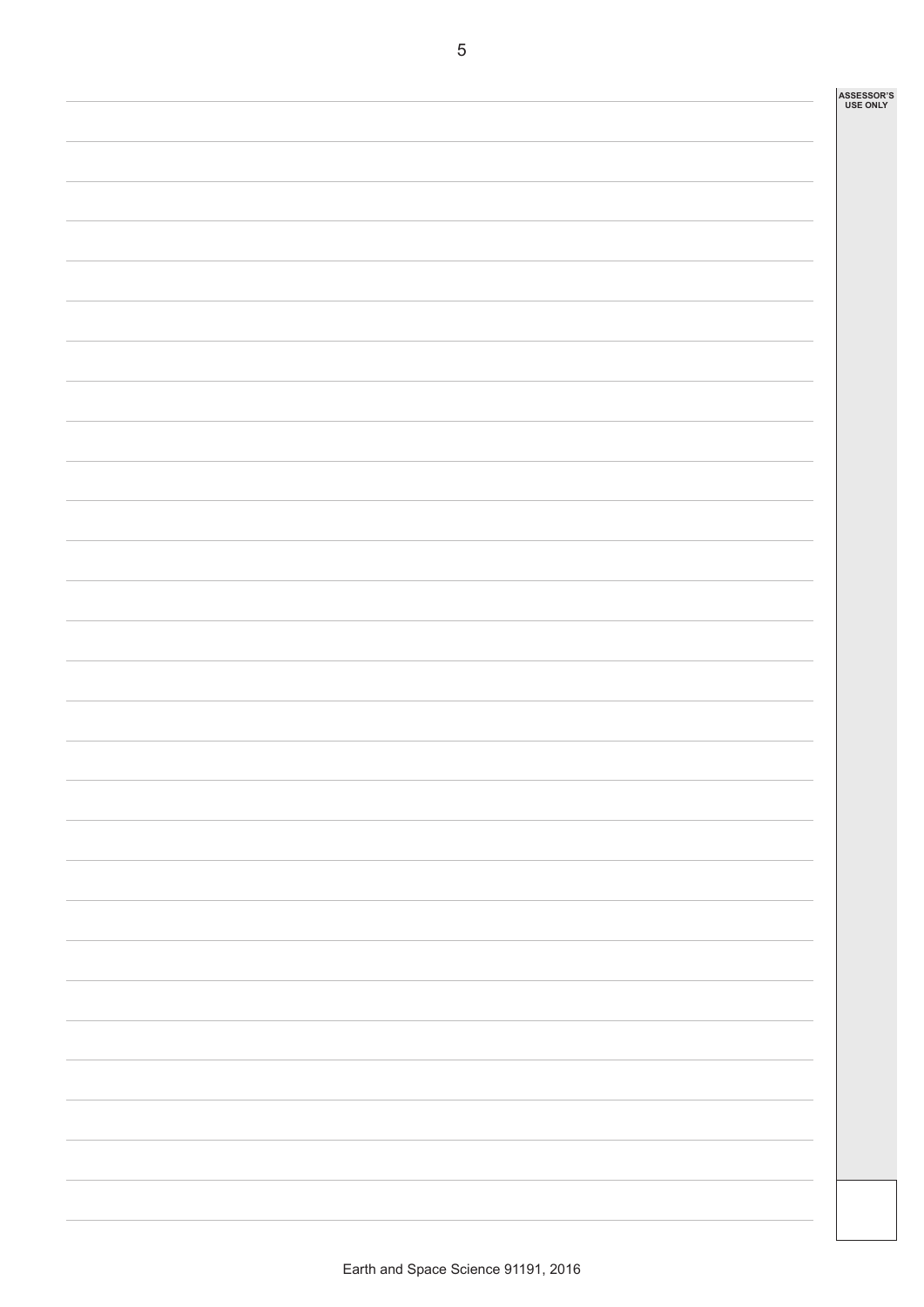## **QUESTION TWO: FRANZ JOSEF EARTHQUAKE**

The Alpine Fault runs about 600 km up the spine of New Zealand's South Island. A section of the fault runs through the village of Franz Josef. This fault has ruptured four times in the past 900 years, each time producing an earthquake of about magnitude 8, the last time in 1717 AD. Scientists have predicted a 30% chance of a rupture occurring somewhere along the fault in the next 50 years.

Explain the cause and likely outcomes of a magnitude 8 rupture along the Alpine Fault with an epicentre near Franz Josef.

In your answer, you should:

- explain the plate tectonic processes that would cause an earthquake in this region
- explain the likely visible effects that a large scale earthquake in this region would have on the landscape and physical structures
- http://ncbarth.com/Fig4.10FranzJosefRAhazard.jpg

refer to the photograph.

Annotations added to the diagram below will assist your answer. You may also draw and annotate additional diagrams.



**ASSESSOR'S USE ONLY**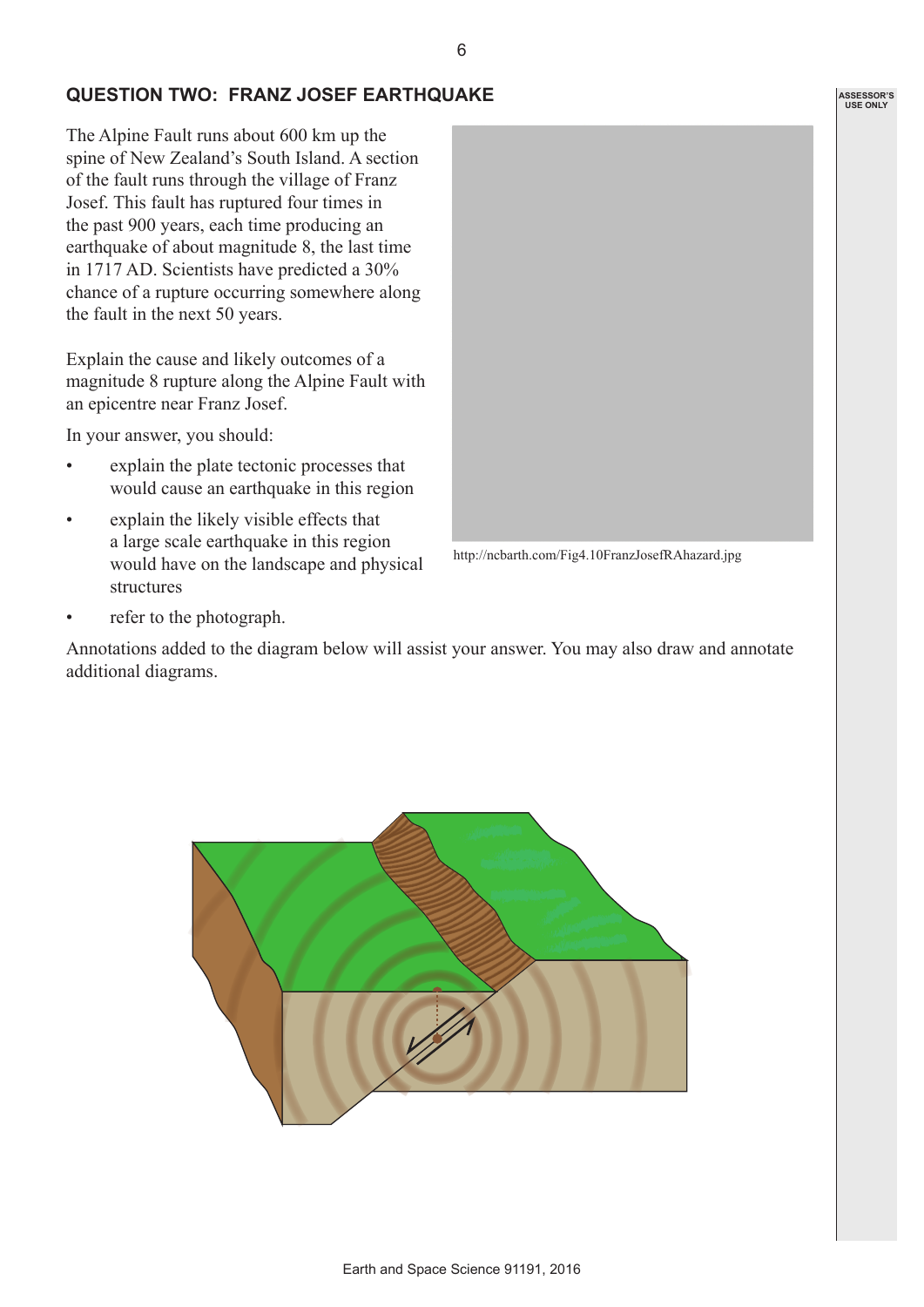**ASSESSOR'S USE ONLY**

| More space for this<br>answer is available on<br>the following pages. |
|-----------------------------------------------------------------------|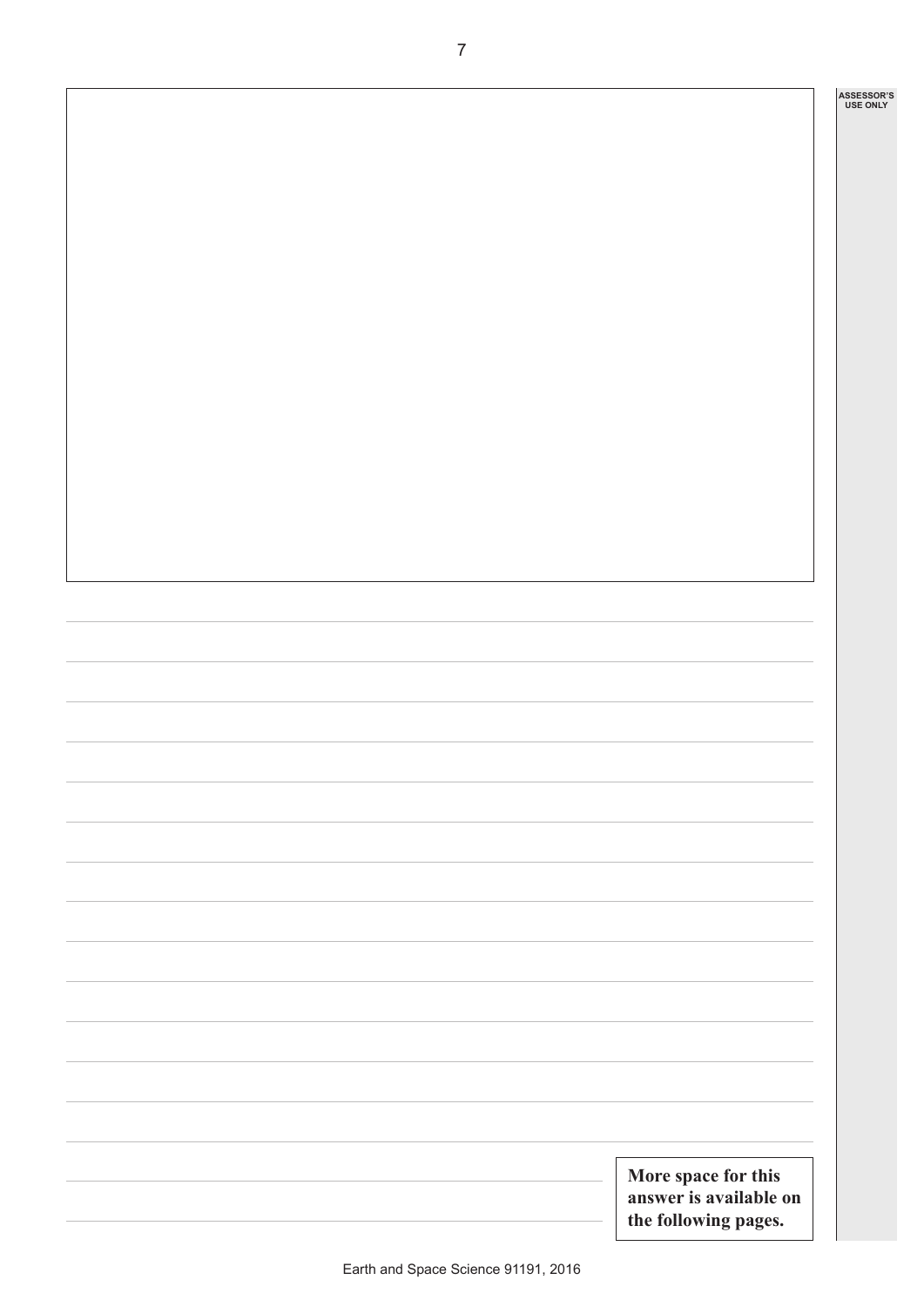| ASSESSOR'S<br>USE ONLY |
|------------------------|
|                        |
|                        |
|                        |
|                        |
|                        |
|                        |
|                        |
|                        |
|                        |
|                        |
|                        |
|                        |
|                        |
|                        |
|                        |
|                        |
|                        |
|                        |
|                        |
|                        |
|                        |
|                        |
|                        |
|                        |
|                        |
|                        |
|                        |
|                        |
|                        |
|                        |
|                        |
|                        |
|                        |
|                        |
|                        |
|                        |
|                        |
|                        |
|                        |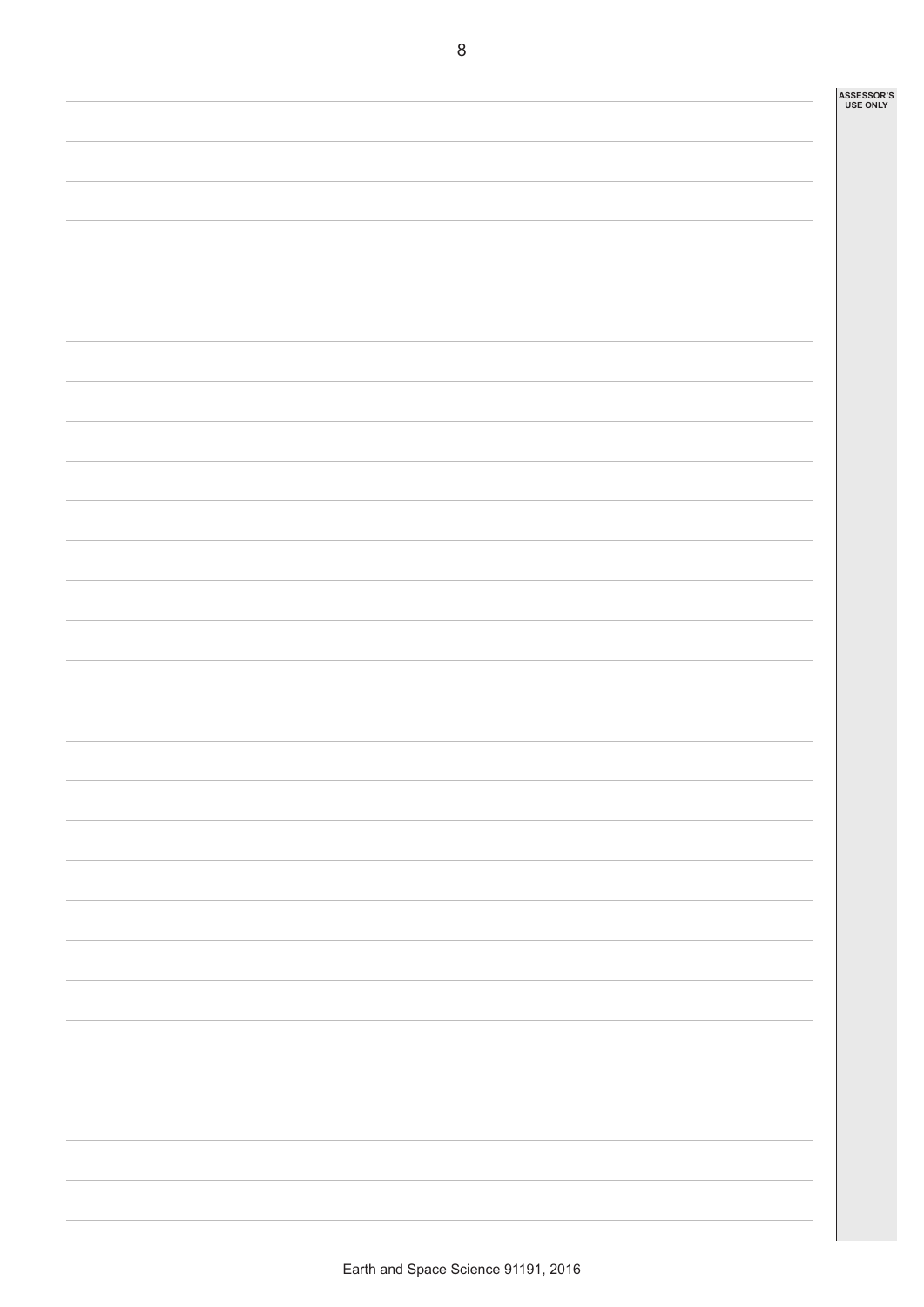| ASSESSOR'S<br>USE ONLY |
|------------------------|
|                        |
|                        |
|                        |
|                        |
|                        |
|                        |
|                        |
|                        |
|                        |
|                        |
|                        |
|                        |
|                        |
|                        |
|                        |
|                        |
|                        |
|                        |
|                        |
|                        |
|                        |
|                        |
|                        |
|                        |
|                        |
|                        |
|                        |
|                        |
|                        |
|                        |
|                        |
|                        |
|                        |
|                        |
|                        |
|                        |
|                        |
|                        |
|                        |
|                        |
|                        |
|                        |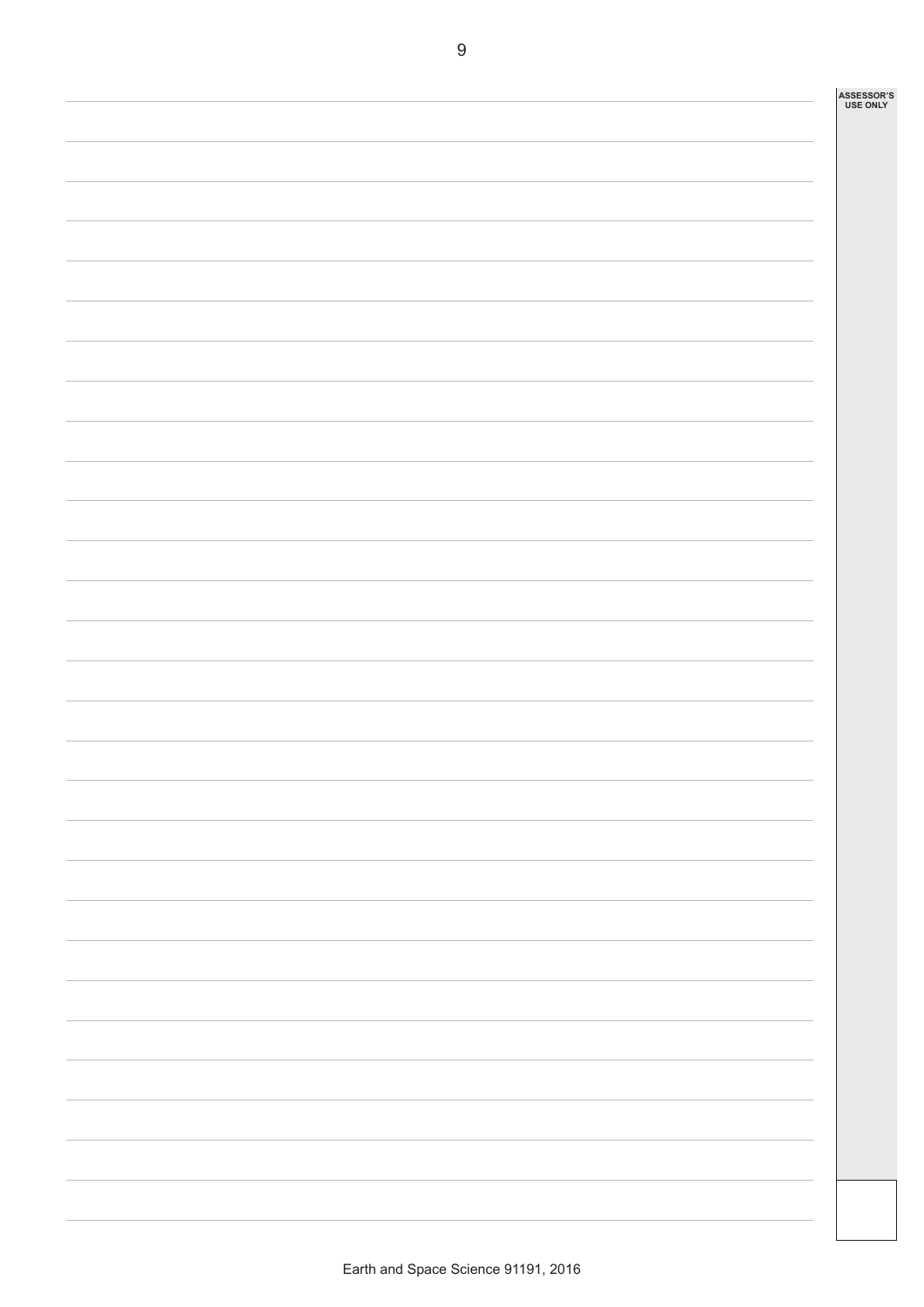### **QUESTION THREE: TSUNAMI**

A powerful 8.3-magnitude earthquake struck off Chile's coast on Wednesday 16 September 2015, triggering tsunami alerts and coastal evacuations along the South American coast line and throughout the Pacific Region, including New Zealand.



http://thedailyblog.co.nz/2015/09/17/tsunami-warning-for-nz-from-8-3magnitude-chile-earthquake

Explain in detail how an 8.3-magnitude earthquake off the coast of Chile could produce tsunami waves recorded 13 hours later along New Zealand's east coast AND why it is difficult to predict the likely impact these waves may have when they arrive.

In your answer, you should include:

- how tsunami waves are formed by large earthquakes
- how tsunami waves can travel long distances
- a justified explanation of why the possible impact on New Zealand is difficult to predict.

Annotations added to the diagram on the following page will assist your answer.

You may also draw and annotate additional diagrams.

10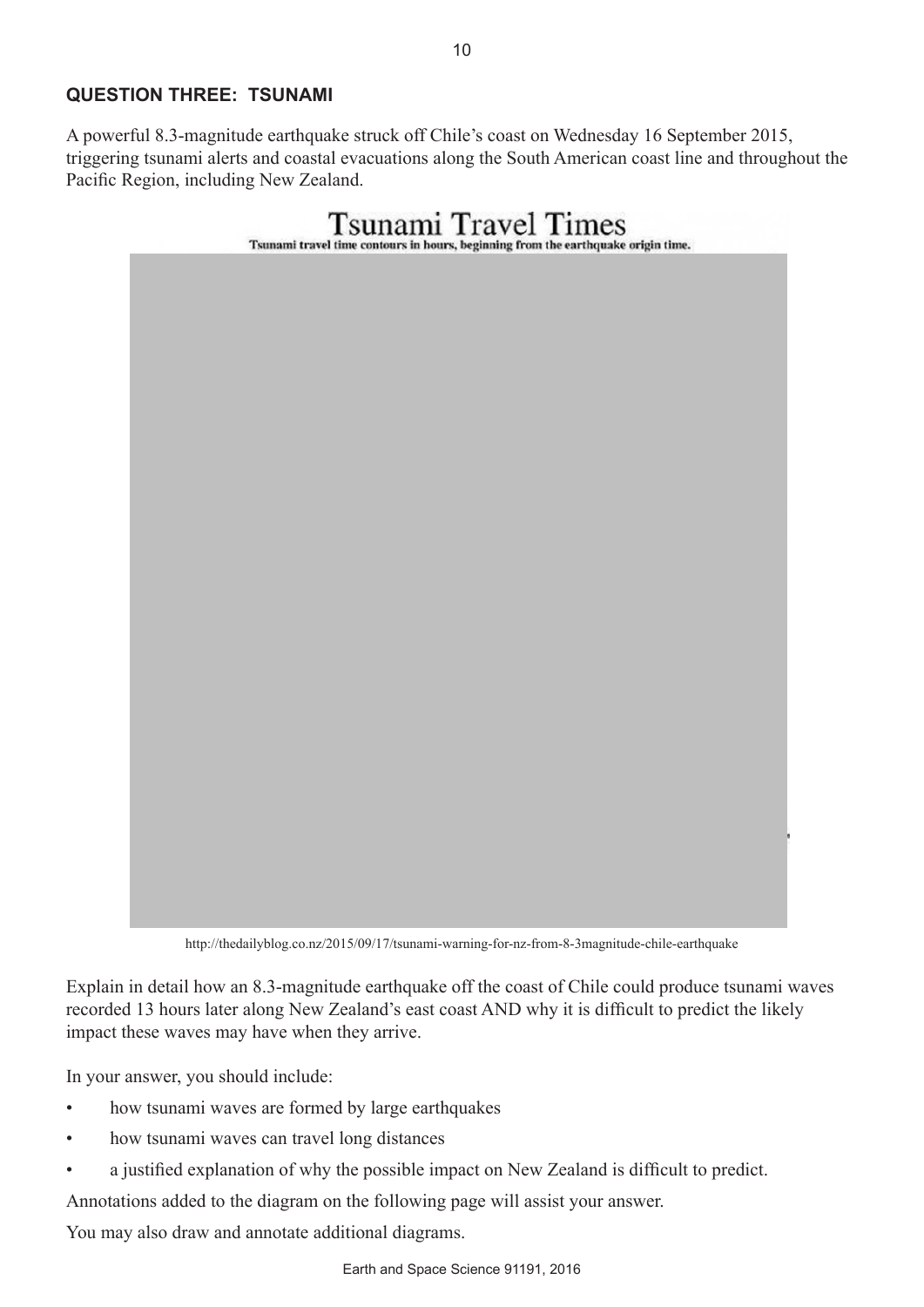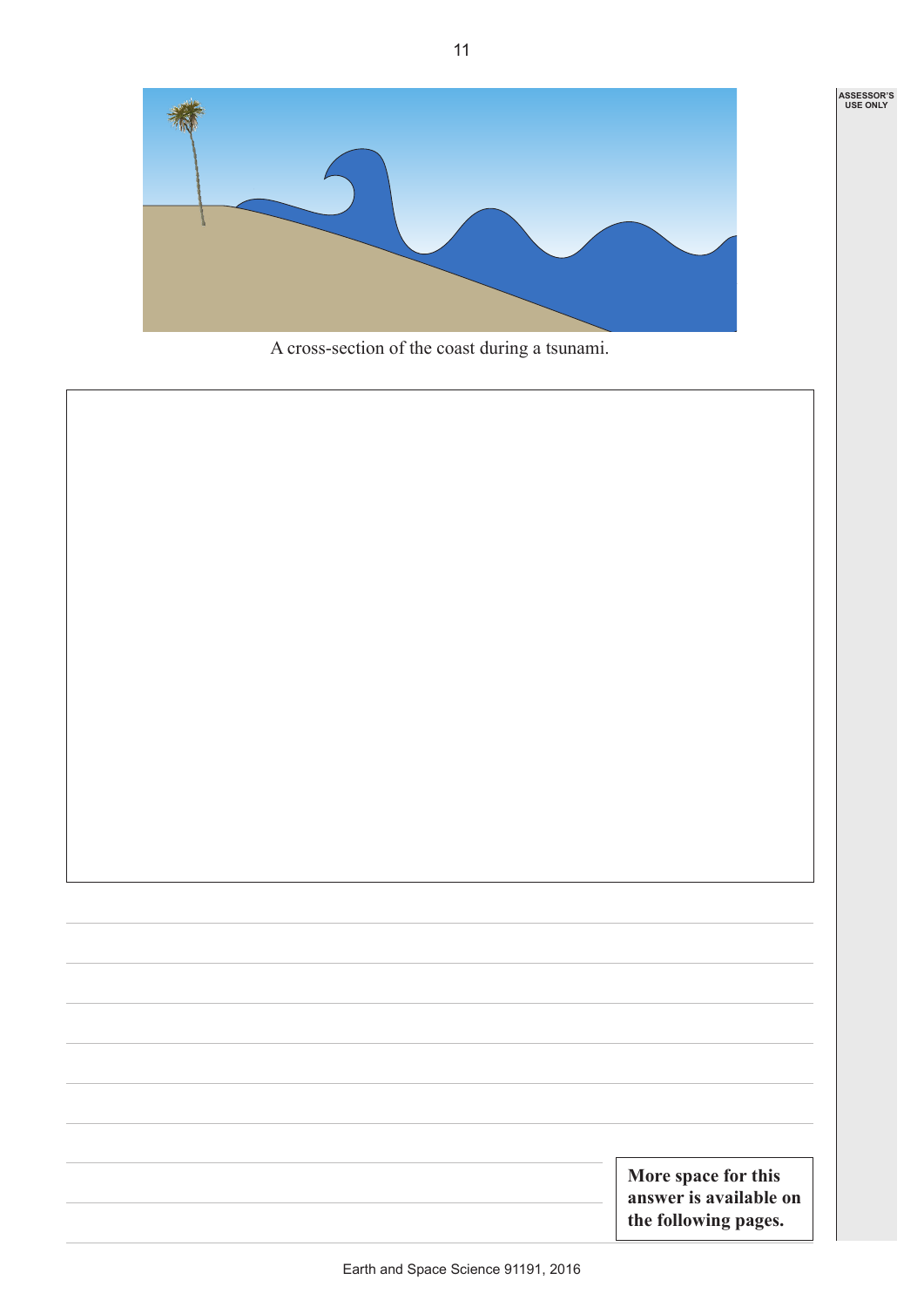|  |  | ASSESSOR'S<br>USE ONLY |
|--|--|------------------------|
|  |  |                        |
|  |  |                        |
|  |  |                        |
|  |  |                        |
|  |  |                        |
|  |  |                        |
|  |  |                        |
|  |  |                        |
|  |  |                        |
|  |  |                        |
|  |  |                        |
|  |  |                        |
|  |  |                        |
|  |  |                        |
|  |  |                        |
|  |  |                        |
|  |  |                        |
|  |  |                        |
|  |  |                        |
|  |  |                        |
|  |  |                        |
|  |  |                        |
|  |  |                        |
|  |  |                        |
|  |  |                        |
|  |  |                        |
|  |  |                        |
|  |  |                        |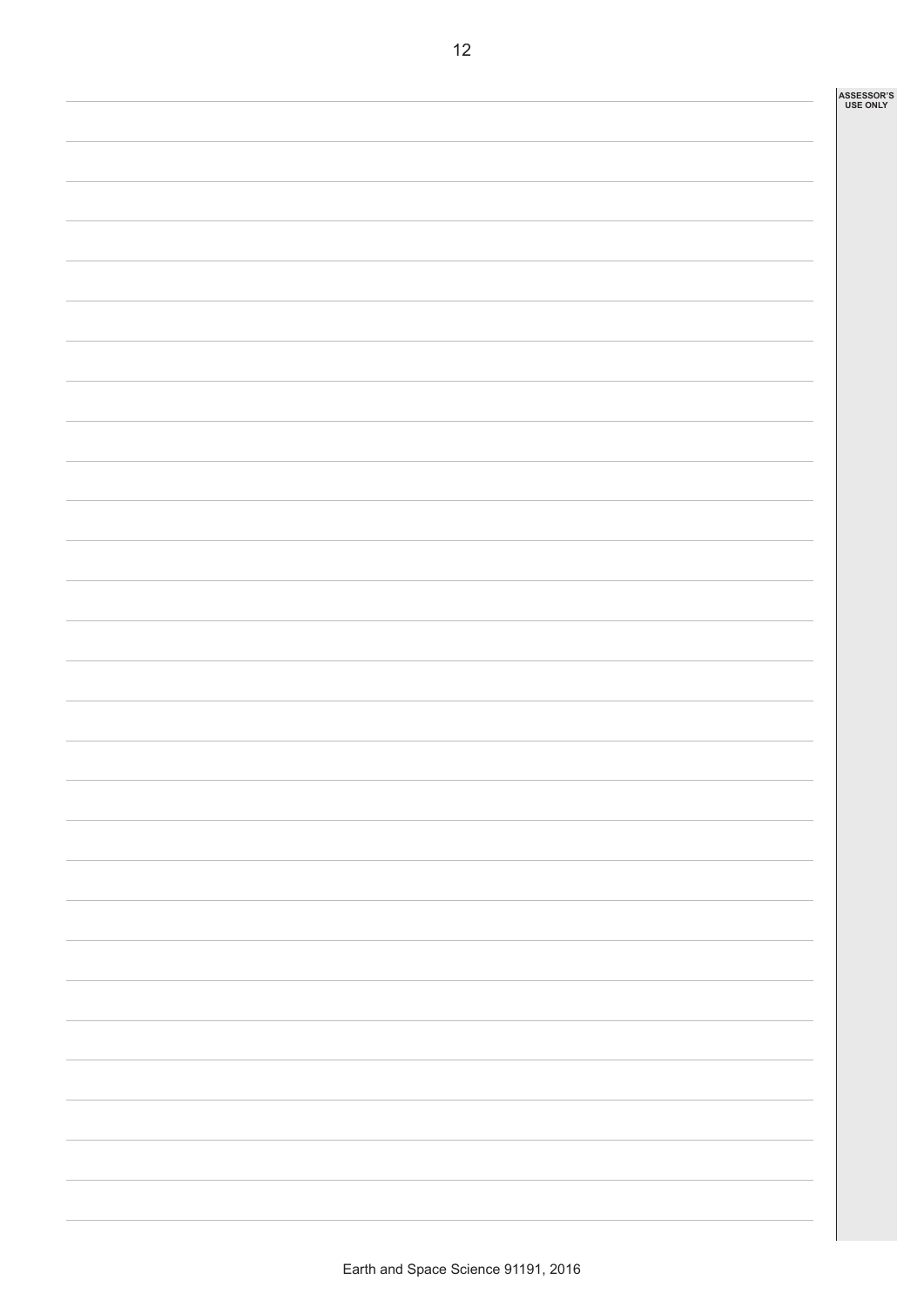|  |  | ASSESSOR'S<br>USE ONLY |
|--|--|------------------------|
|  |  |                        |
|  |  |                        |
|  |  |                        |
|  |  |                        |
|  |  |                        |
|  |  |                        |
|  |  |                        |
|  |  |                        |
|  |  |                        |
|  |  |                        |
|  |  |                        |
|  |  |                        |
|  |  |                        |
|  |  |                        |
|  |  |                        |
|  |  |                        |
|  |  |                        |
|  |  |                        |
|  |  |                        |
|  |  |                        |
|  |  |                        |
|  |  |                        |
|  |  |                        |
|  |  |                        |
|  |  |                        |
|  |  |                        |
|  |  |                        |
|  |  |                        |
|  |  |                        |

Earth and Space Science 91191, 2016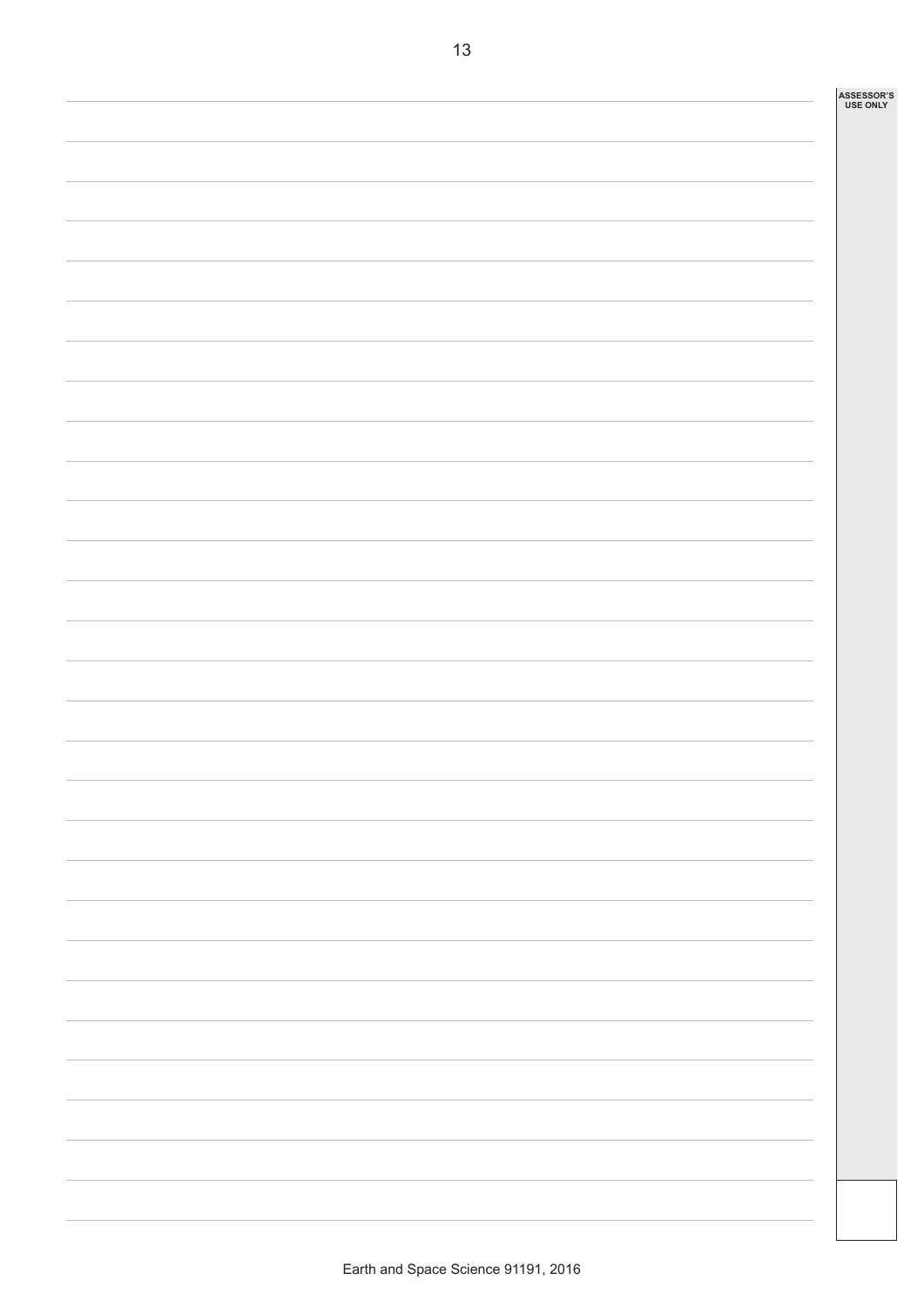| <b>QUESTION<br/>NUMBER</b> | Extra paper if required.<br>Write the question number(s) if applicable. | ASSESSOR'S<br><b>USE ONLY</b> |
|----------------------------|-------------------------------------------------------------------------|-------------------------------|
|                            |                                                                         |                               |
|                            |                                                                         |                               |
|                            |                                                                         |                               |
|                            |                                                                         |                               |
|                            |                                                                         |                               |
|                            |                                                                         |                               |
|                            |                                                                         |                               |
|                            |                                                                         |                               |
|                            |                                                                         |                               |
|                            |                                                                         |                               |
|                            |                                                                         |                               |
|                            |                                                                         |                               |
|                            |                                                                         |                               |
|                            |                                                                         |                               |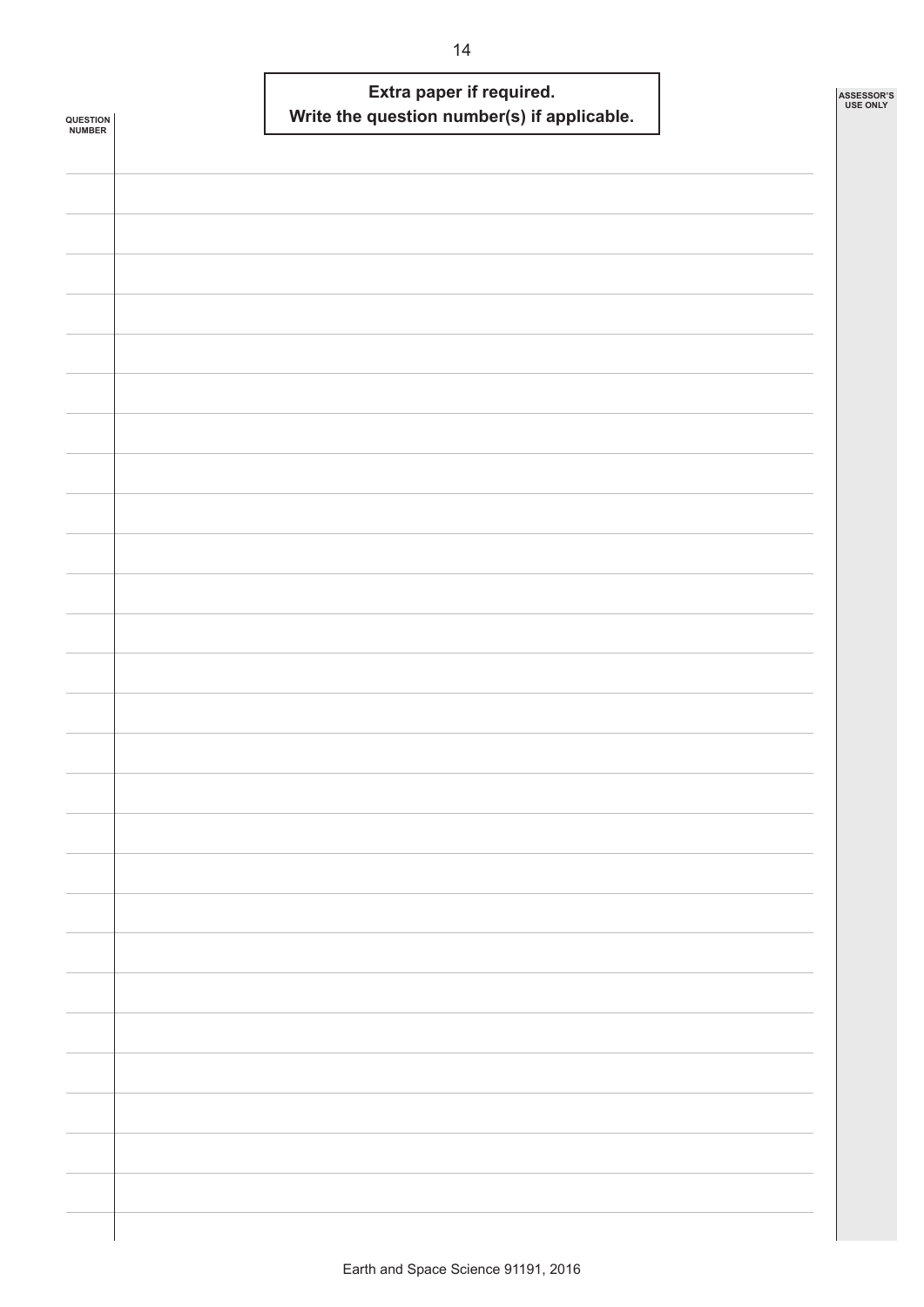| <b>QUESTION<br/>NUMBER</b> |  | Extra paper if required. | Write the question number(s) if applicable. |  | ASSESSOR'S<br><b>USE ONLY</b> |
|----------------------------|--|--------------------------|---------------------------------------------|--|-------------------------------|
|                            |  |                          |                                             |  |                               |
|                            |  |                          |                                             |  |                               |
|                            |  |                          |                                             |  |                               |
|                            |  |                          |                                             |  |                               |
|                            |  |                          |                                             |  |                               |
|                            |  |                          |                                             |  |                               |
|                            |  |                          |                                             |  |                               |
|                            |  |                          |                                             |  |                               |
|                            |  |                          |                                             |  |                               |
|                            |  |                          |                                             |  |                               |
|                            |  |                          |                                             |  |                               |
|                            |  |                          |                                             |  |                               |
|                            |  |                          |                                             |  |                               |
|                            |  |                          |                                             |  |                               |
|                            |  |                          |                                             |  |                               |
|                            |  |                          |                                             |  |                               |
|                            |  |                          |                                             |  |                               |
|                            |  |                          |                                             |  |                               |
|                            |  |                          |                                             |  |                               |
|                            |  |                          |                                             |  |                               |
|                            |  |                          |                                             |  |                               |
|                            |  |                          |                                             |  |                               |
|                            |  |                          |                                             |  |                               |
|                            |  |                          |                                             |  |                               |
|                            |  |                          |                                             |  |                               |
|                            |  |                          |                                             |  |                               |